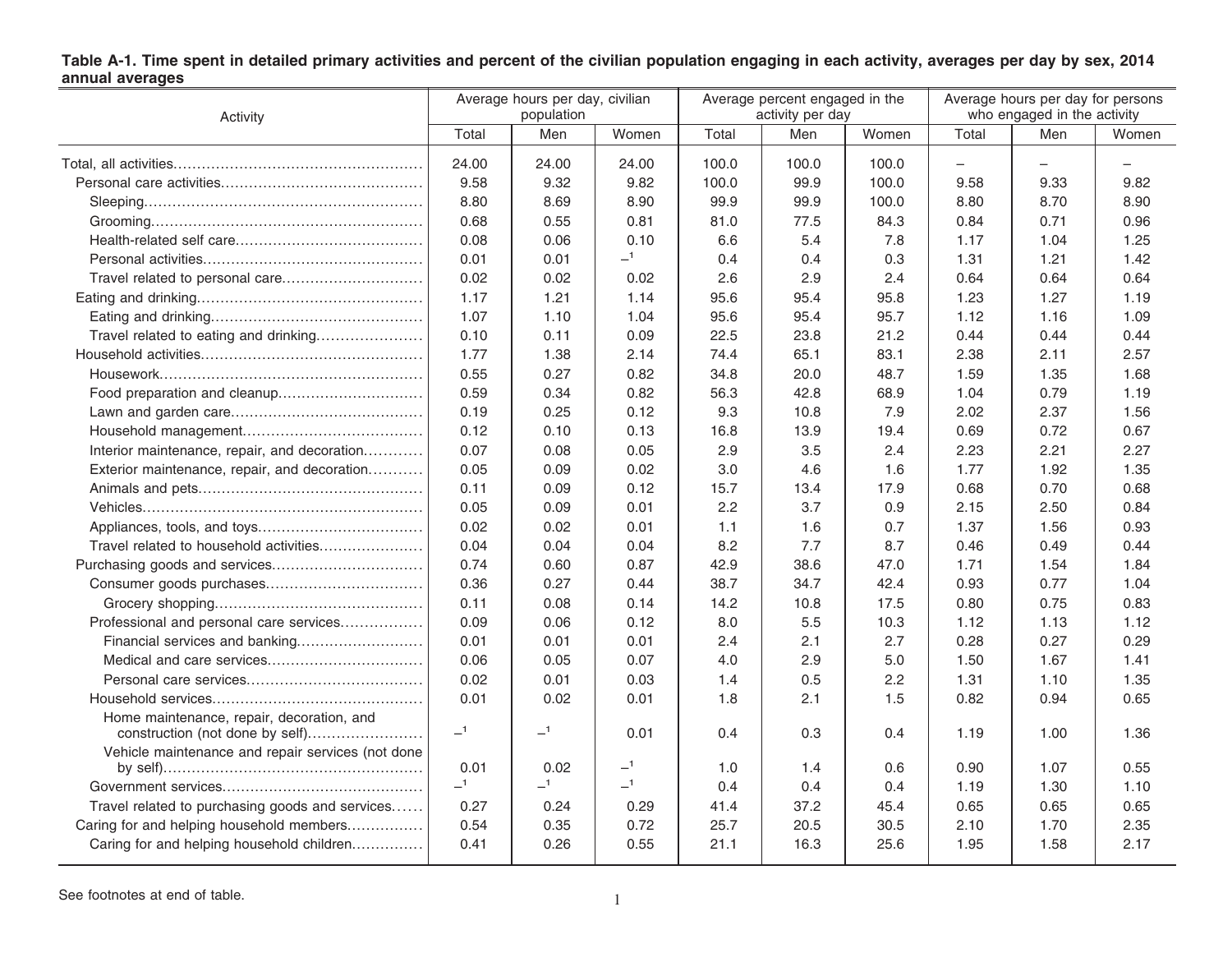## Table A-1. Time spent in detailed primary activities and percent of the civilian population engaging in each activity, averages per day by sex, 2014<br>annual averages — Continued

| Activity                                                                                         | Average hours per day, civilian<br>population |              |              | Average percent engaged in the<br>activity per day |            |            | Average hours per day for persons<br>who engaged in the activity |              |              |
|--------------------------------------------------------------------------------------------------|-----------------------------------------------|--------------|--------------|----------------------------------------------------|------------|------------|------------------------------------------------------------------|--------------|--------------|
|                                                                                                  | Total                                         | Men          | Women        | Total                                              | Men        | Women      | Total                                                            | Men          | Women        |
| Caring for and helping household children (except<br>activities related to education and health) | 0.36                                          | 0.23         | 0.48         | 20.6                                               | 15.7       | 25.1       | 1.75                                                             | 1.43         | 1.93         |
| Activities related to household children's                                                       | 0.04                                          | 0.02         | 0.05         | 4.0                                                | 2.5        | 5.3        | 0.98                                                             | 0.87         | 1.02         |
| Activities related to household children's health                                                | 0.01                                          | 0.01         | 0.02         | 1.0                                                | 0.5        | 1.5        | 1.29                                                             | $-2$         | 1.08         |
|                                                                                                  | 0.04                                          | 0.03         | 0.06         | 5.7                                                | 5.1        | 6.1        | 0.77                                                             |              | 0.91         |
| Caring for and helping household adults                                                          |                                               |              |              |                                                    |            |            |                                                                  | 0.60         |              |
|                                                                                                  | 0.03                                          | 0.02<br>0.01 | 0.04<br>0.01 | 2.4<br>3.5                                         | 1.8<br>3.6 | 3.0<br>3.4 | 1.30<br>0.35                                                     | 1.03<br>0.34 | 1.45<br>$-2$ |
|                                                                                                  | 0.01                                          |              |              |                                                    |            |            |                                                                  |              |              |
| Travel related to caring for and helping household                                               | 0.08                                          | 0.06         | 0.11         | 13.1                                               | 9.8        | 16.2       | 0.64                                                             | 0.61         | 0.66         |
| Caring for and helping nonhousehold members                                                      | 0.18                                          | 0.15         | 0.21         | 10.8                                               | 8.8        | 12.6       | 1.69                                                             | 1.74         | 1.66         |
| Caring for and helping nonhousehold children                                                     | 0.07                                          | 0.04         | 0.10         | 4.5                                                | 3.0        | 6.0        | 1.56                                                             | 1.35         | 1.65         |
| Caring for and helping nonhousehold adults                                                       | 0.06                                          | 0.07         | 0.06         | 6.6                                                | 6.0        | 7.1        | 0.95                                                             | 1.15         | 0.79         |
| Caring for nonhousehold adults                                                                   | 0.01                                          | 0.01         | 0.02         | 0.7                                                | 0.5        | 1.0        | 1.68                                                             | 1.44         | 1.78         |
| Helping nonhousehold adults                                                                      | 0.05                                          | 0.06         | 0.04         | 6.1                                                | 5.6        | 6.6        | 0.82                                                             | 1.10         | 0.59         |
| Travel related to caring for and helping                                                         |                                               |              |              |                                                    |            |            |                                                                  |              |              |
|                                                                                                  | 0.05                                          | 0.04         | 0.05         | 8.1                                                | 7.1        | 9.1        | 0.61                                                             | 0.63         | 0.59         |
| Working and work-related activities                                                              | 3.59                                          | 4.29         | 2.94         | 44.0                                               | 49.9       | 38.5       | 8.16                                                             | 8.60         | 7.64         |
|                                                                                                  | 3.25                                          | 3.87         | 2.68         | 42.0                                               | 47.6       | 36.8       | 7.73                                                             | 8.12         | 7.27         |
|                                                                                                  | 0.01                                          | 0.01         | $-1$         | 0.5                                                | 0.7        | 0.4        | 1.39                                                             | 1.55         | 1.14         |
|                                                                                                  | 0.02                                          | 0.03         | 0.02         | 0.8                                                | 0.9        | 0.8        | 2.74                                                             | 3.10         | 2.37         |
|                                                                                                  | 0.04                                          | 0.05         | 0.03         | 1.5                                                | 1.7        | 1.3        | 2.52                                                             | 2.78         | 2.21         |
|                                                                                                  | 0.27                                          | 0.34         | 0.21         | 36.2                                               | 41.3       | 31.4       | 0.76                                                             | 0.82         | 0.68         |
|                                                                                                  | 0.42                                          | 0.40         | 0.44         | 8.0                                                | 7.5        | 8.5        | 5.27                                                             | 5.35         | 5.21         |
|                                                                                                  | 0.23                                          | 0.24         | 0.23         | 4.9                                                | 4.7        | 5.0        | 4.83                                                             | 5.08         | 4.62         |
|                                                                                                  | 0.15                                          | 0.12         | 0.18         | 5.4                                                | 4.9        | 6.0        | 2.77                                                             | 2.55         | 2.93         |
|                                                                                                  | 0.03                                          | 0.03         | 0.03         | 4.7                                                | 4.3        | 5.0        | 0.64                                                             | 0.67         | 0.60         |
| Organizational, civic, and religious activities                                                  | 0.32                                          | 0.27         | 0.37         | 14.5                                               | 11.6       | 17.2       | 2.24                                                             | 2.36         | 2.17         |
|                                                                                                  | 0.14                                          | 0.11         | 0.17         | 9.1                                                | 6.8        | 11.2       | 1.57                                                             | 1.66         | 1.52         |
| Volunteering (organizational and civic activities)                                               | 0.14                                          | 0.12         | 0.16         | 6.5                                                | 5.6        | 7.4        | 2.14                                                             | 2.20         | 2.10         |
|                                                                                                  | 0.14                                          | 0.12         | 0.15         | 6.3                                                | 5.5        | 7.1        | 2.14                                                             | 2.19         | 2.11         |
| Administrative and support activities                                                            | 0.04                                          | 0.02         | 0.05         | 2.4                                                | 1.7        | 3.1        | 1.49                                                             | 1.42         | 1.53         |
| Social service and care activities (except                                                       |                                               |              |              |                                                    |            |            |                                                                  |              |              |
|                                                                                                  | 0.04                                          | 0.02         | 0.05         | 1.8                                                | 1.4        | 2.3        | 1.98                                                             | 1.65         | 2.16         |
| Indoor and outdoor maintenance, building, and                                                    | $-1$                                          | 0.01         | $-1$         | 0.3                                                | 0.3        | 0.2        | 1.95                                                             | 2.27         | 1.44         |
| Participating in performance and cultural                                                        |                                               |              |              |                                                    |            |            |                                                                  |              |              |
|                                                                                                  | 0.01                                          | 0.01         | 0.01         | 0.5                                                | 0.4        | 0.6        | 2.07                                                             | 2.56         | 1.75         |
| Attending meetings, conferences, and training.                                                   | 0.02                                          | 0.02         | 0.02         | 0.9                                                | 1.0        | 0.7        | 2.29                                                             | 2.30         | 2.28         |

See footnotes at end of table. 2